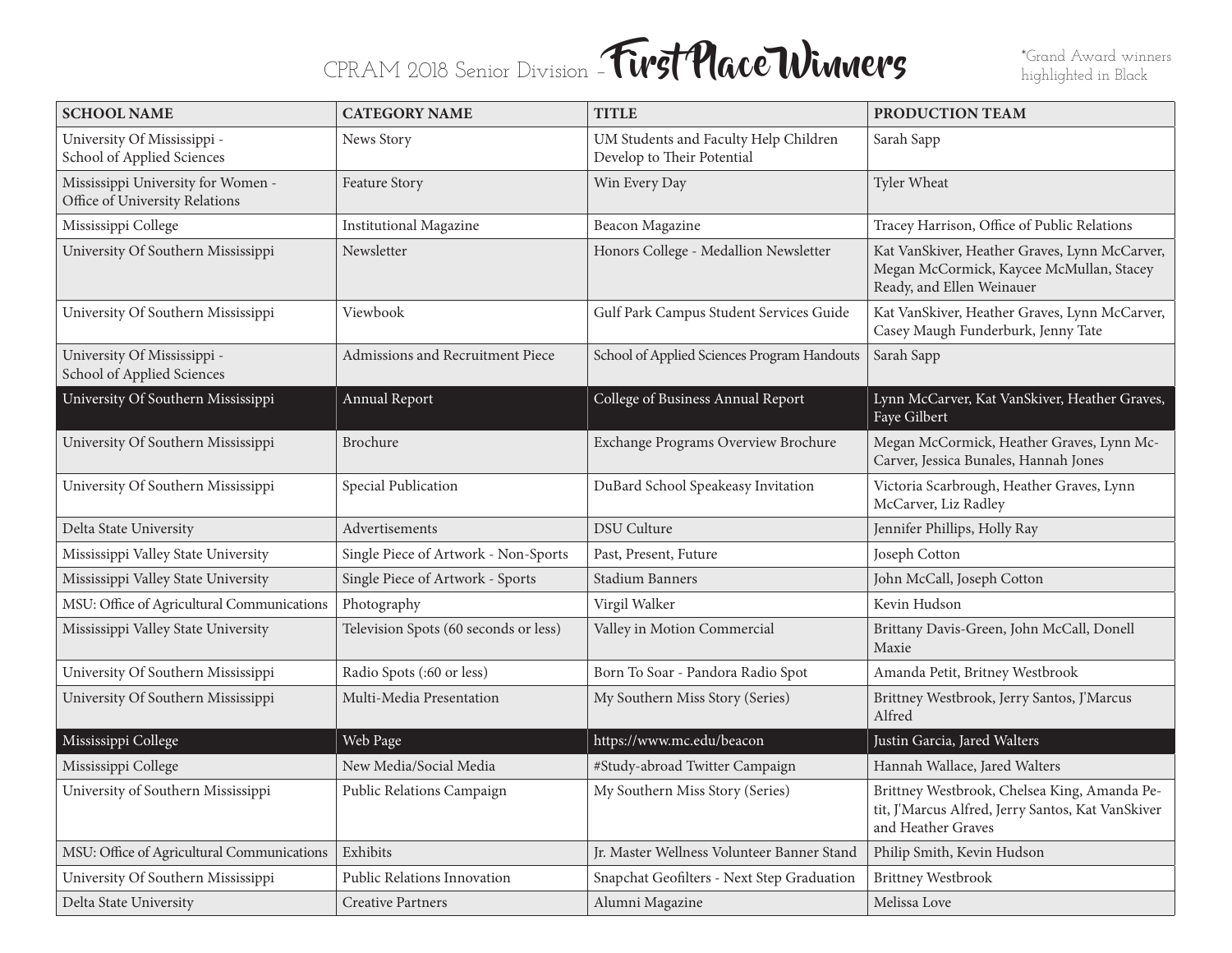## CPRAM 2018 Senior Division - Second Place Winners

| <b>SCHOOL NAME</b>                                                              | <b>CATEGORY NAME</b>                  | <b>TITLE</b>                                                               | PRODUCTION TEAM                                                                                      |
|---------------------------------------------------------------------------------|---------------------------------------|----------------------------------------------------------------------------|------------------------------------------------------------------------------------------------------|
| University Of Southern Mississippi                                              | News Story                            | Southern Miss Student Travels Distant<br>Lands to Teach English            | Arlicia Jordan                                                                                       |
| Mississippi Valley State University                                             | Feature Story                         | <b>Graduation Series</b>                                                   | Donell Maxie                                                                                         |
| Mississippi University for Women -<br>Office of University Relations            | <b>Institutional Magazine</b>         | <b>Visions</b>                                                             | University Relations, Nick Adams, Chris<br><b>Jenkins</b>                                            |
| Mississippi Valley State University                                             | Newsletter                            | Communique                                                                 | Brittany Davis-Green, Joseph Cotton, Do-<br>nell Maxie                                               |
| University Of Southern Mississippi                                              | Admissions and Recruitment Piece      | Golden Eagle Infographic Travel Piece                                      | Hillary Lovinggood, Heather Graves, Lynn<br>McCarver                                                 |
| University of Southern Mississippi                                              | Annual Report                         | University Libraries Annual Report                                         | Victoria Scarbrough, Heather Graves, Lynn<br>McCarver, Dawn Smith                                    |
| University Of Southern Mississippi                                              | <b>Brochure</b>                       | 2017-18 Theatre Season Brochure                                            | Hillary Lovinggood, Heather Graves, Lynn<br>McCarver                                                 |
| Mississippi College                                                             | Special Publication                   | Scholarship Banquet                                                        | Tracey Harrison                                                                                      |
| University of Mississippi -<br>Division of Outreach and Continuing<br>Education | Advertisements                        | Study USA Napkin Holder Ads                                                | Anna Sayre                                                                                           |
| Delta State University                                                          | Single Piece of Artwork - Non-Sports  | DSU Programs Billboard Series                                              | Jennifer Phillips, Austin Britt                                                                      |
| University Of Southern Mississippi                                              | Single Piece of Artwork - Sports      | 2017 Athletic Director's Suite Invitation                                  | Megan McCormick, Heather Graves, Lynn<br>McCarver                                                    |
| Millsaps College                                                                | Photography                           | Jewelry making class                                                       | Chris Jenkins                                                                                        |
| Mississippi State University Extension<br>Service                               | Television Spots (60 seconds or less) | #getscreened4dak Colorectal Cancer<br>Screening Campaign TV Spots (series) | Elizabeth Gregory North, Brian Utley,<br>Johnathan Parrish, Tim Allison                              |
| Mississippi University for Women - Office<br>of University Relations            | Radio Spots (:60 or less)             | Personal, Affordable Quality                                               | Anika Perkins, Rich Sobolewski, Tyler<br>Wheat                                                       |
| Mississippi Public Universities (MS Institu-<br>tions of Higher Learning)       | Multi-Media Presentation              | "Complete 2 Compete"                                                       | Caron Blanton, Henry Anderson                                                                        |
| Mississippi College                                                             | Web Page                              | http://art.mc.edu                                                          | Justin Garcia, Jared Walters                                                                         |
| University Of Southern Mississippi                                              | New Media/Social Media                | Spring 2017 Integrated Campaign - Twitter<br>Content                       | Amanda Petit, Britney Westbrook, Kristi<br>Scott                                                     |
| Mississippi State University<br><b>Extension Service</b>                        | Public Relations Campaign             | #getscreened4dak Colorectal Cancer<br>Screening Campaign                   | Elizabeth Gregory North, Art Shirley, Kevin<br>Hudson                                                |
| Millsaps College                                                                | Public Relations Innovation           | Faculty Adobe Spark Videos                                                 | Sophie McNeil Wolf                                                                                   |
| University of Mississippi -<br>Division of Outreach and Continuing<br>Education | <b>Creative Partners</b>              | Two Plus Two Grenada Hot Dog Wrappers                                      | Cynthia Abel, Bronwyn Martin, Stephanie<br>Wood, Jessica Hughes, Pamela Starling,<br>Kristen Zediker |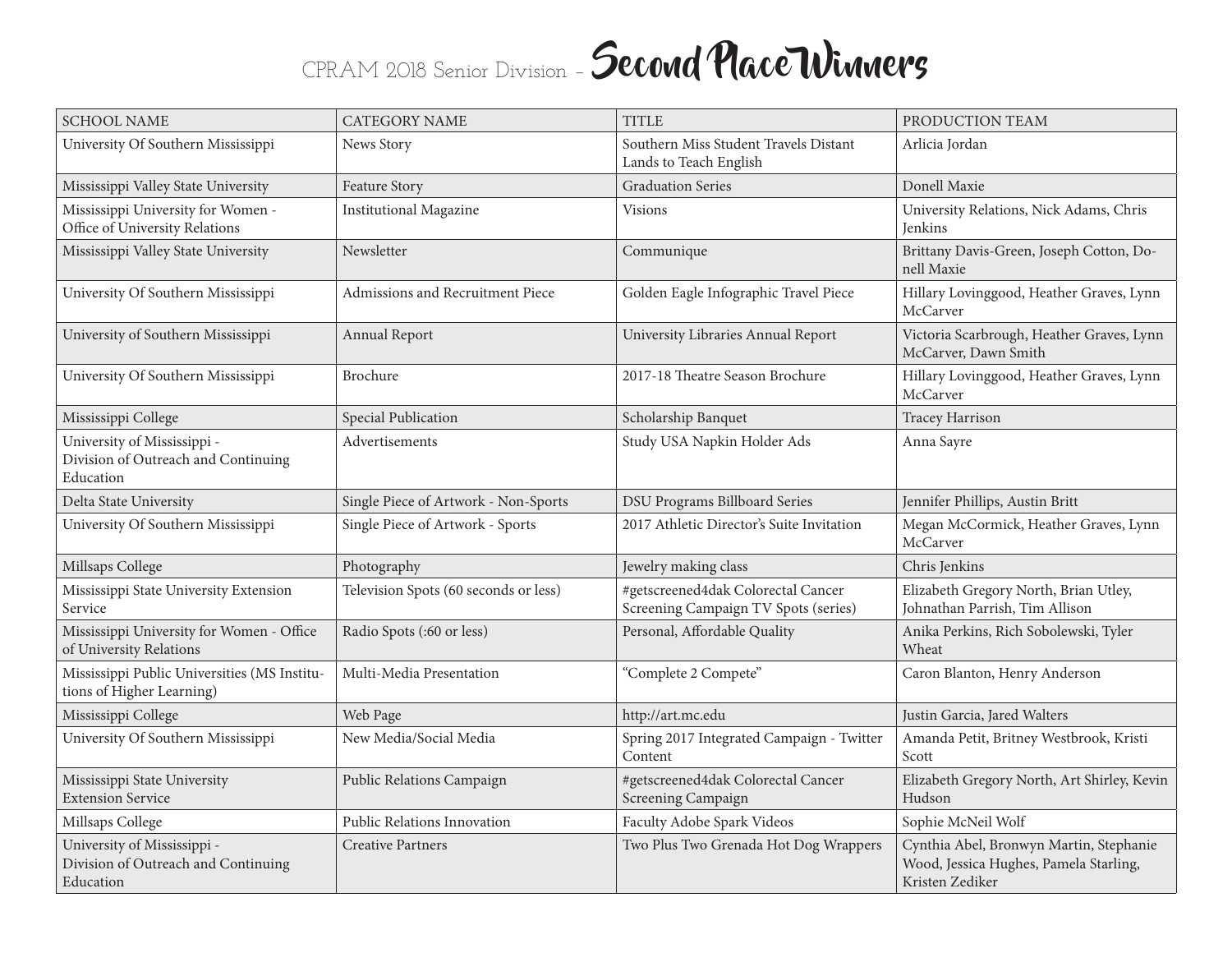## CPRAM 2018 Junior Division – **First Place Winners** \*Grand Award winners

highlighted in Black

| <b>SCHOOL NAME</b>               | <b>TITLE OF ENTRY</b>                                                         | PRODUCTION TEAM                                       | <b>CATEGORY</b>                      |
|----------------------------------|-------------------------------------------------------------------------------|-------------------------------------------------------|--------------------------------------|
| Itawamba Community College       | Swanson to Fly on SOFIA as Part of NASA<br><b>Educator Team</b>               | Donna Thomas                                          | News Story                           |
| Coahoma Community College        | Destined for a Life of Service                                                | <b>Brittany Davis-Green</b>                           | Feature Story                        |
| Jones County Community College   | No. 20, Lady Bobcats Host No. 4 Eastern<br>Florida in NJCAA District Playoffs | Shawn Wansley                                         | Sports News Story                    |
| Itawamba Community College       | Big lead dream comes true for ICC's red                                       | Adam Gore                                             | Sports Feature Story                 |
| Northwest Community College      | Northwest now                                                                 | LaJuan Tallo, Julie Bauer, Sybil Canon                | <b>Institutional Magazine</b>        |
| Holmes Community College         | Paw Prints                                                                    | Stephanie Wood, Katherine Ellard                      | Newsletter                           |
| Holmes Community College         | Holmes At A Glance                                                            | Stephanie Wood                                        | Viewbook                             |
| Holmes Community College         | A Major Experience                                                            | Stephanie Wood, Bronwyn Martin                        | Admissions and Recruitment Piece     |
| Jones County Junior College      | We Are Jones - President's Report 2017                                        | Teresa McCreery                                       | <b>Annual Report</b>                 |
| Northwest Community College      | "Always a Ranger" Alumni Brochure                                             | Jennifer Corbin                                       | <b>Brochure</b>                      |
| Hinds Community College          | 100 People Passionate about Hinds Com-<br>munity College                      | Cathy Hayden, Mary Rouselle, Tammi<br><b>Boyles</b>   | Special Publications                 |
| Copiah-Lincoln Community College | #thehunt17                                                                    | Jimmie Cain                                           | Advertisements                       |
| Itawamba Community College       | <b>ICC Rocks</b>                                                              | Maggie Caldwell                                       | Single Piece of Artwork - Non Sports |
| Copiah-Lincoln Community College | Football Poster                                                               | Lucas Calvert                                         | Single Piece of Artwork - Sports     |
| Hinds Community College          | Graduation Hug                                                                | April Garon                                           | Photograph                           |
| Itawamba Community College       | Residence Hall Handbook                                                       | Amy Brown, Nina Strother                              | Digital Art/Photo Illustration       |
| Itawamba Community College       | He's First                                                                    | Nina Strother                                         | Sports Photograph                    |
| Hinds Community College          | 2017 Baseball Media Guide                                                     | Alvin Franklin, Nick Ammiratti, Tracy<br>Duncan       | Sports Media Guide                   |
| Women's basketball teaser        | Women's basketball teaser                                                     | Barin von Foregger                                    | Television Spot (:60 or less)        |
| Holmes Community College         | Good Stories: Michael Edmonds                                                 | Barin von Foregger, Mary Magret Busby                 | <b>Television Programs</b>           |
| Itawamba Community College       | ICC vs Northwest Football Game                                                | Raphael Henry, Lee Adams, Adam Gore,<br>Jim Ingram    | Radio Programs                       |
| Holmes Community College         | No Place Like Holmes                                                          | Stephanie Wood, Barin von Foregger,<br>Bronwyn Martin | Multi-Media Presentation             |
| Copiah-Lincoln Community College | www.colin.edu                                                                 | Natalie Davis, Scarlet Hart                           | Web Site                             |
| Copiah-Lincoln Community College | www.colinathletics.com                                                        | Lucas Calvert                                         | Web Site - Sports                    |
| Holmes Community College         | "Don't Mess With a Bulldog, Become One"                                       | Stephanie Wood                                        | Web Advertisements                   |
| Hinds Community College          | Hinds CC Sports - Twitter                                                     | Alvin Franklin, Nick Ammiratti, Tracy<br>Duncan       | New Media/Social Media               |
| Holmes Community College         | Major Announcement                                                            | Stephanie Wood, Barin von Foregger                    | Public Relations Campaign            |
| Itawamba Community College       | Quality Enhancement Plan Exhibit                                              | Nina Strother                                         | Exhibits                             |
| Itawamba Community College       | <b>ICC Snapchat Geofilters</b>                                                | Maggie Caldwell                                       | Public Realtions Innovation          |